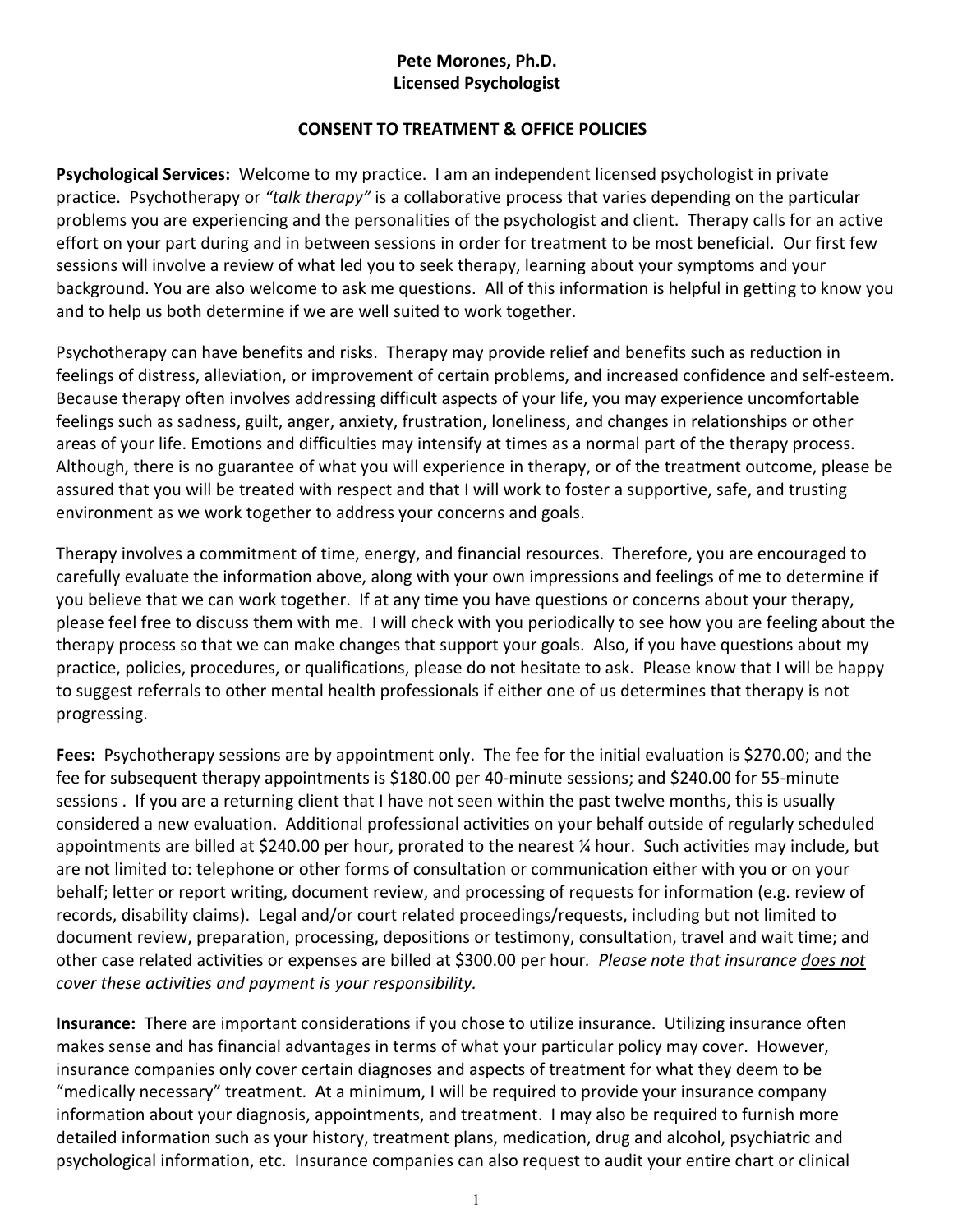record. Information provided to your insurance company will become part of their company records. I do not have control of your records or information after it has been released to your insurance company or a third party.

You have the right to pay for your own treatment without the use of insurance. Paying out of pocket will allow you the freedom to see the provider of your choosing, and to have fewer restrictions in terms of your reasons for seeking therapy, frequency, or length of therapy. It will also allow you to preserve a higher degree of privacy in terms of your personal information.

If requested and permitted\*, I will bill your primary insurance as a courtesy; however, you are responsible for determining coverage, co-payment/co-insurance and any deductibles that may apply. You are also responsible for verifying and maintaining a valid and current authorization for treatment, when required by your insurance. Please contact your insurance company if you have any questions or concerns regarding your coverage. *You are ultimately responsible for any fees that are not reimbursed by your insurance.*

*\*Please note that I am not a Medicare provider and that I am not permitted to bill Medicare, nor would you be able to submit a claim to Medicare for my services.* 

**Payment:** Payment is expected at time of service, unless alternative arrangements have been made. Payments are to be made directly to Dr. Pete Morones. Payments can be made by check, cash, and credit or debit card. A valid credit or debit card authorizing payment for outstanding balances is required. A late fee surcharge of \$20.00 will be added for each month in which there is an outstanding balance. There is a \$25.00 fee, and any fees imposed by the bank, for payments that do not clear (i.e., insufficient funds/returned checks). Unless otherwise negotiated, delinquent payments beyond 90 days may be referred to a collection agency.

**Cancellation & No-Show Policy:** The scheduling of an appointment involves the reservation of time exclusively for you. If you are not able to keep your appointment, 24-hour notice is required to avoid a late cancellation charge. You will be charged 50.00 for the first missed appointment or late cancellation, and up to the full session fee for subsequent missed appointments or not providing more than 24-hour notice. You will not be charged for cancellations due to illness, weather or health related emergencies. Insurance does not cover late cancellations or no-shows, and you will be responsible for payment. These fees may be charged to your credit card on file. If you need to cancel your appointment, you can leave a message any time and any day at (503)236-4665*.*

*I have read and agree with Dr. Morones' cancellation, no-show, and billing policies: \_\_\_\_\_\_\_\_\_\_\_\_\_\_*

## **Please initial**

**Emergencies:** Should you need to contact me between appointments, please call (503) 236-4665, and leave a message, if I am not available. I typically return calls within 24 hours Monday-Thursday. If you have an emergency that requires immediate attention, please leave me a message, and then call the 24-hour Crisis Line at: (503)988-4888. You can also call 911 or go to your nearest emergency room.

**Privacy & Confidentiality:** Your work in therapy is private, confidential, and protected by state and federal laws. No identifying information will be released to other parties without your consent, except as necessary, required or permitted by law under the following circumstances:

• If you chose to use insurance, I will need to share/receive information with your insurance company or their representatives. Such information usually includes diagnostic and treatment information. Additional information as outlined above (Insurance Section) may also be provided to your insurance company or their representatives. I will do my best to answer your questions regarding insurance, however please keep in mind that I do not work for the insurance companies and I do not know the particulars of various plans or policies.